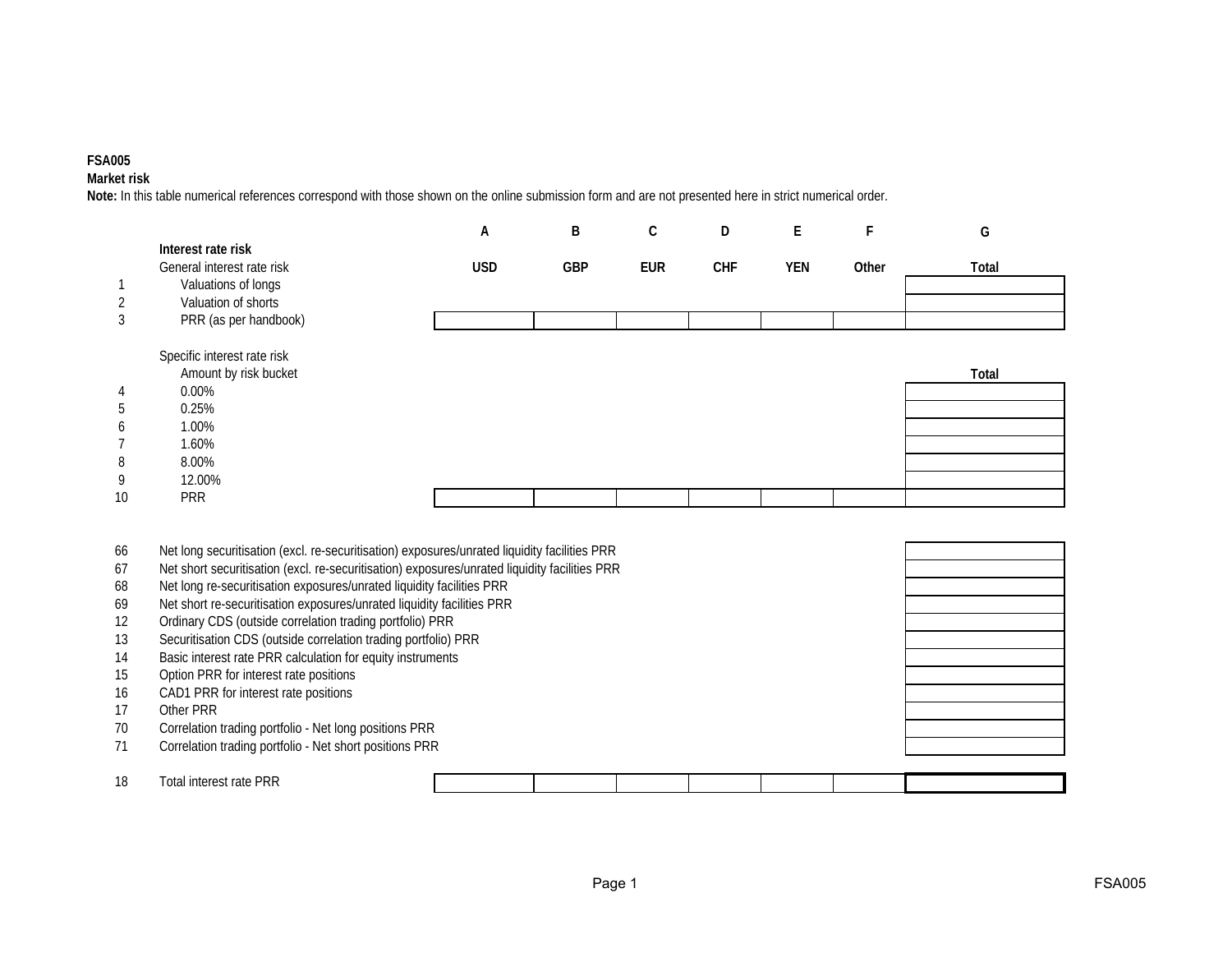|    | Equity risk                         |     |     |     |            |     |       |       |
|----|-------------------------------------|-----|-----|-----|------------|-----|-------|-------|
|    | General equity risk (or simplified) | USD | GBP | EUR | <b>CHF</b> | YEN | Other | Total |
| 19 | Valuations of longs                 |     |     |     |            |     |       |       |
| 20 | Valuation of shorts                 |     |     |     |            |     |       |       |
| 21 | <b>PRR</b>                          |     |     |     |            |     |       |       |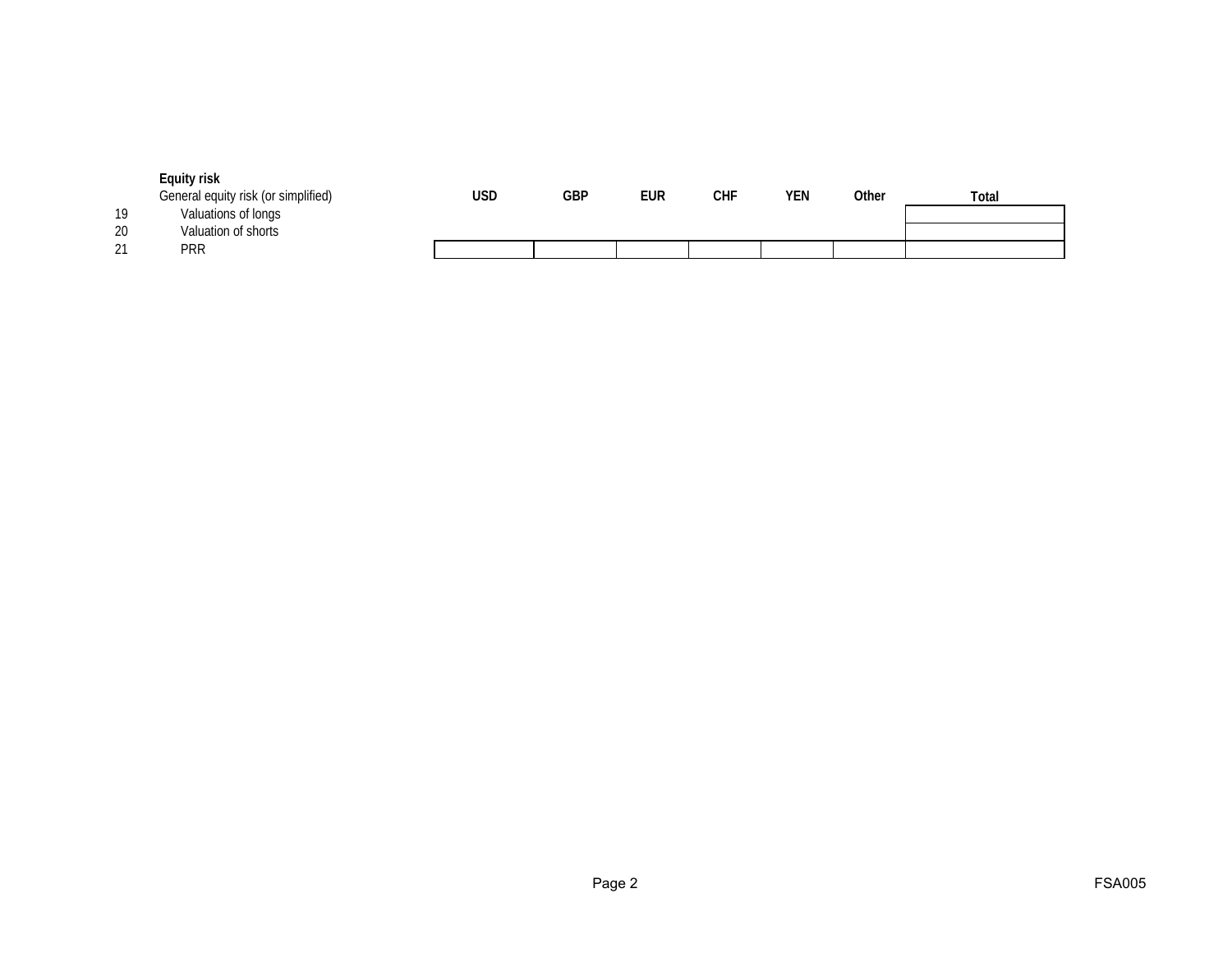| FSA005 continued |                                                            | A               | B                  | $\mathsf C$ | D          | $\mathsf E$ | F     | G     |
|------------------|------------------------------------------------------------|-----------------|--------------------|-------------|------------|-------------|-------|-------|
|                  | Specific equity risk by risk bucket                        | <b>USD</b>      | <b>GBP</b>         | <b>EUR</b>  | <b>CHF</b> | <b>YEN</b>  | Other | Total |
| 23               | Qualifying equity indices                                  |                 |                    |             |            |             |       |       |
|                  |                                                            |                 |                    |             |            |             |       |       |
| 82               | All equities, and other equities indices or equity baskets |                 |                    |             |            |             |       |       |
| 65               | Convertible adjustment                                     |                 |                    |             |            |             |       |       |
| 25               | <b>PRR</b>                                                 |                 |                    |             |            |             |       |       |
| 26               | Option PRR for equity positions                            |                 |                    |             |            |             |       |       |
| 27               | CAD 1 PRR for equity positions                             |                 |                    |             |            |             |       |       |
| 28               | Other PRR                                                  |                 |                    |             |            |             |       |       |
| 29               | <b>Total Equity PRR</b>                                    |                 |                    |             |            |             |       |       |
|                  |                                                            |                 |                    |             |            |             |       |       |
|                  |                                                            |                 |                    |             |            |             |       |       |
|                  | <b>Commodity Risk</b>                                      | Precious metals | <b>Base metals</b> | softs       | energy     | other       |       | Total |
| 30               | Valuation of longs                                         |                 |                    |             |            |             |       |       |
| 31               | Valuation of shorts                                        |                 |                    |             |            |             |       |       |
| 32               | Outright PRR                                               |                 |                    |             |            |             |       |       |
| 33               | Spread PRR                                                 |                 |                    |             |            |             |       |       |
| 34               | Carry PRR                                                  |                 |                    |             |            |             |       |       |
| 35               | Simplified PRR                                             |                 |                    |             |            |             |       |       |
| 36               | <b>Total PRR</b>                                           |                 |                    |             |            |             |       |       |
| 37               | Option PRR for commodity positions                         |                 |                    |             |            |             |       |       |
| 38               | CAD 1 PRR for commodity positions                          |                 |                    |             |            |             |       |       |
| 39               | Other PRR                                                  |                 |                    |             |            |             |       |       |
| 40               | <b>Total Commodity PRR</b>                                 |                 |                    |             |            |             |       |       |
|                  | Foreign currency risk                                      |                 |                    |             |            |             |       |       |
|                  | General foreign currency risk                              | <b>USD</b>      | <b>GBP</b>         | <b>EUR</b>  | <b>CHF</b> | <b>YEN</b>  | Other | Total |
| 41               | Total net long positions                                   |                 |                    |             |            |             |       |       |
| 42               | Total net short positions                                  |                 |                    |             |            |             |       |       |
| 43               | Net gold position                                          |                 |                    |             |            |             |       |       |
|                  |                                                            |                 |                    |             |            |             |       |       |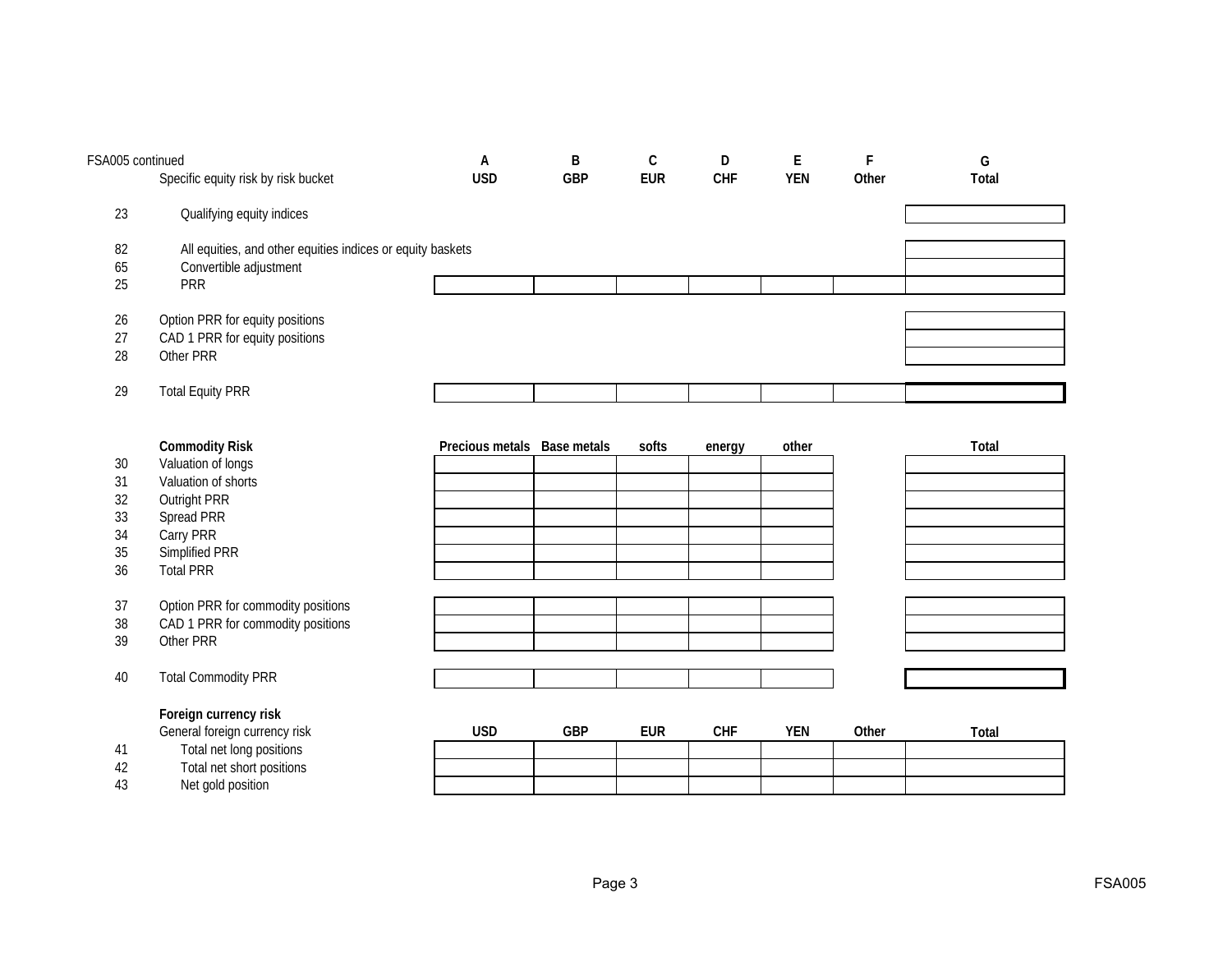| 44 | DDE |  |  |  |  |
|----|-----|--|--|--|--|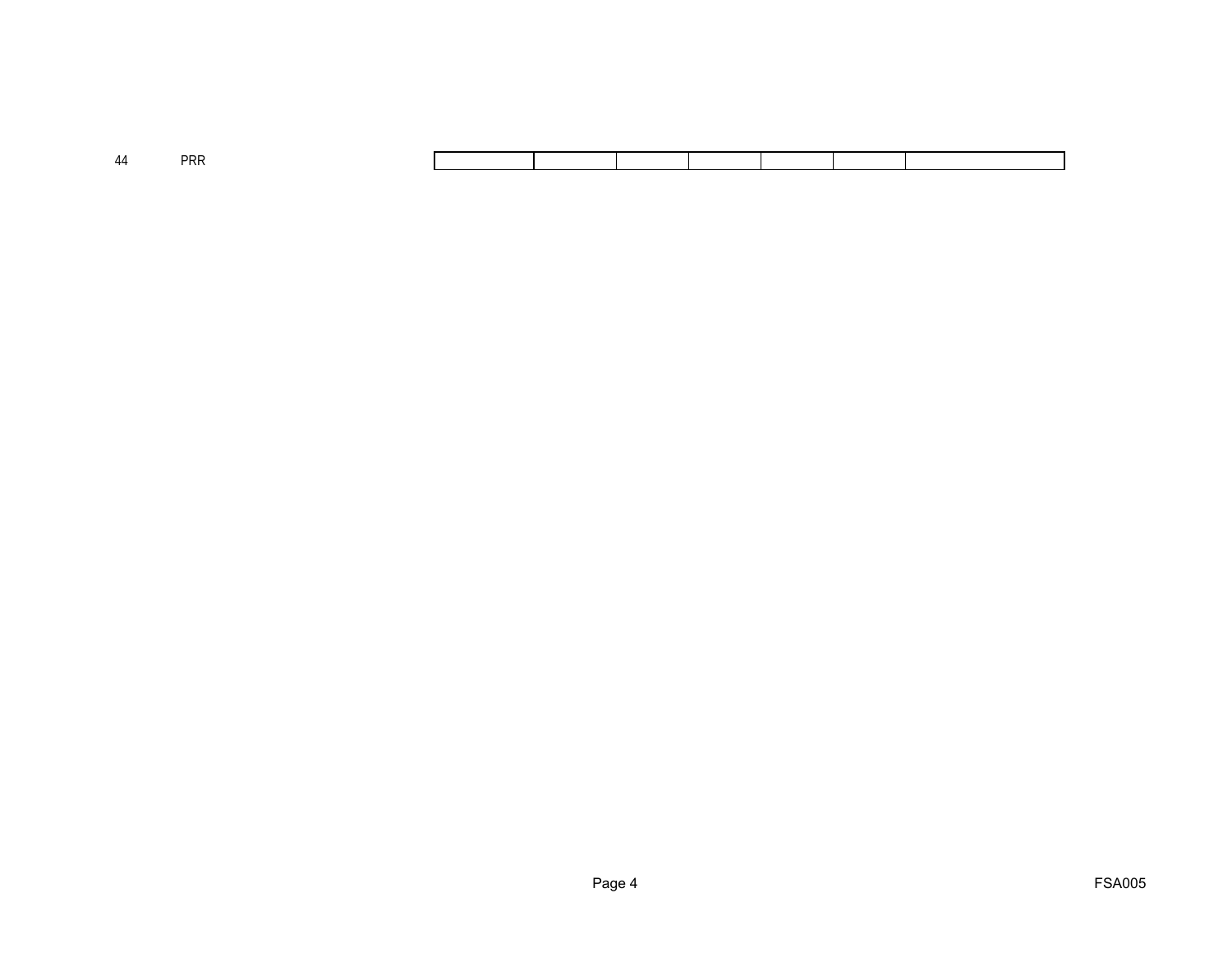| 45<br>Option PRR for foreign currency<br>CAD 1 PRR for foreign currency<br>46<br>47<br>Other<br>Total foreign currency PRR<br>48<br><b>USD</b><br>Collective investment undertaking risk<br><b>GBP</b><br><b>EUR</b><br>CHF<br><b>YEN</b><br>Other<br>General CIU risk<br>Total<br>Total net long positions<br>49<br>Total net short positions<br>$50\,$<br>PRR<br>51<br>52<br>Option PRR for CIU<br>CAD 1 PRR for CIU<br>53<br>54<br>Other PRR<br><b>Total CIU PRR</b><br>55<br><b>Other PRR</b><br>56<br>Any other PRR<br>Internal models-based charges<br>Multiplier<br>57<br>Previous day's VaR PRR<br>58<br>59<br>Average of previous 60 days VaR<br><b>SVaR Multiplier</b><br>72<br>Latest SVaR<br>73<br>Average of previous 60 days SVaR<br>74<br>Latest Incremental Risk Charge<br>75<br>Average of previous 12 weeks Incremental Risk Charge<br>76<br>Latest All Price Risk Measure<br>77 | FSA005 continued |                                                     | $\overline{A}$<br><b>USD</b> | B<br><b>GBP</b> | $\mathsf C$<br><b>EUR</b> | D<br><b>CHF</b> | E<br><b>YEN</b> | F<br>Other | G<br>Total |
|----------------------------------------------------------------------------------------------------------------------------------------------------------------------------------------------------------------------------------------------------------------------------------------------------------------------------------------------------------------------------------------------------------------------------------------------------------------------------------------------------------------------------------------------------------------------------------------------------------------------------------------------------------------------------------------------------------------------------------------------------------------------------------------------------------------------------------------------------------------------------------------------------|------------------|-----------------------------------------------------|------------------------------|-----------------|---------------------------|-----------------|-----------------|------------|------------|
|                                                                                                                                                                                                                                                                                                                                                                                                                                                                                                                                                                                                                                                                                                                                                                                                                                                                                                    |                  |                                                     |                              |                 |                           |                 |                 |            |            |
|                                                                                                                                                                                                                                                                                                                                                                                                                                                                                                                                                                                                                                                                                                                                                                                                                                                                                                    |                  |                                                     |                              |                 |                           |                 |                 |            |            |
|                                                                                                                                                                                                                                                                                                                                                                                                                                                                                                                                                                                                                                                                                                                                                                                                                                                                                                    |                  |                                                     |                              |                 |                           |                 |                 |            |            |
|                                                                                                                                                                                                                                                                                                                                                                                                                                                                                                                                                                                                                                                                                                                                                                                                                                                                                                    |                  |                                                     |                              |                 |                           |                 |                 |            |            |
|                                                                                                                                                                                                                                                                                                                                                                                                                                                                                                                                                                                                                                                                                                                                                                                                                                                                                                    |                  |                                                     |                              |                 |                           |                 |                 |            |            |
|                                                                                                                                                                                                                                                                                                                                                                                                                                                                                                                                                                                                                                                                                                                                                                                                                                                                                                    |                  |                                                     |                              |                 |                           |                 |                 |            |            |
|                                                                                                                                                                                                                                                                                                                                                                                                                                                                                                                                                                                                                                                                                                                                                                                                                                                                                                    |                  |                                                     |                              |                 |                           |                 |                 |            |            |
|                                                                                                                                                                                                                                                                                                                                                                                                                                                                                                                                                                                                                                                                                                                                                                                                                                                                                                    |                  |                                                     |                              |                 |                           |                 |                 |            |            |
|                                                                                                                                                                                                                                                                                                                                                                                                                                                                                                                                                                                                                                                                                                                                                                                                                                                                                                    |                  |                                                     |                              |                 |                           |                 |                 |            |            |
|                                                                                                                                                                                                                                                                                                                                                                                                                                                                                                                                                                                                                                                                                                                                                                                                                                                                                                    |                  |                                                     |                              |                 |                           |                 |                 |            |            |
|                                                                                                                                                                                                                                                                                                                                                                                                                                                                                                                                                                                                                                                                                                                                                                                                                                                                                                    |                  |                                                     |                              |                 |                           |                 |                 |            |            |
|                                                                                                                                                                                                                                                                                                                                                                                                                                                                                                                                                                                                                                                                                                                                                                                                                                                                                                    |                  |                                                     |                              |                 |                           |                 |                 |            |            |
|                                                                                                                                                                                                                                                                                                                                                                                                                                                                                                                                                                                                                                                                                                                                                                                                                                                                                                    |                  |                                                     |                              |                 |                           |                 |                 |            |            |
|                                                                                                                                                                                                                                                                                                                                                                                                                                                                                                                                                                                                                                                                                                                                                                                                                                                                                                    |                  |                                                     |                              |                 |                           |                 |                 |            |            |
|                                                                                                                                                                                                                                                                                                                                                                                                                                                                                                                                                                                                                                                                                                                                                                                                                                                                                                    |                  |                                                     |                              |                 |                           |                 |                 |            |            |
|                                                                                                                                                                                                                                                                                                                                                                                                                                                                                                                                                                                                                                                                                                                                                                                                                                                                                                    |                  |                                                     |                              |                 |                           |                 |                 |            |            |
|                                                                                                                                                                                                                                                                                                                                                                                                                                                                                                                                                                                                                                                                                                                                                                                                                                                                                                    |                  |                                                     |                              |                 |                           |                 |                 |            |            |
|                                                                                                                                                                                                                                                                                                                                                                                                                                                                                                                                                                                                                                                                                                                                                                                                                                                                                                    |                  |                                                     |                              |                 |                           |                 |                 |            |            |
|                                                                                                                                                                                                                                                                                                                                                                                                                                                                                                                                                                                                                                                                                                                                                                                                                                                                                                    |                  |                                                     |                              |                 |                           |                 |                 |            |            |
|                                                                                                                                                                                                                                                                                                                                                                                                                                                                                                                                                                                                                                                                                                                                                                                                                                                                                                    |                  |                                                     |                              |                 |                           |                 |                 |            |            |
|                                                                                                                                                                                                                                                                                                                                                                                                                                                                                                                                                                                                                                                                                                                                                                                                                                                                                                    |                  |                                                     |                              |                 |                           |                 |                 |            |            |
|                                                                                                                                                                                                                                                                                                                                                                                                                                                                                                                                                                                                                                                                                                                                                                                                                                                                                                    |                  |                                                     |                              |                 |                           |                 |                 |            |            |
|                                                                                                                                                                                                                                                                                                                                                                                                                                                                                                                                                                                                                                                                                                                                                                                                                                                                                                    |                  |                                                     |                              |                 |                           |                 |                 |            |            |
|                                                                                                                                                                                                                                                                                                                                                                                                                                                                                                                                                                                                                                                                                                                                                                                                                                                                                                    |                  |                                                     |                              |                 |                           |                 |                 |            |            |
|                                                                                                                                                                                                                                                                                                                                                                                                                                                                                                                                                                                                                                                                                                                                                                                                                                                                                                    |                  |                                                     |                              |                 |                           |                 |                 |            |            |
|                                                                                                                                                                                                                                                                                                                                                                                                                                                                                                                                                                                                                                                                                                                                                                                                                                                                                                    |                  |                                                     |                              |                 |                           |                 |                 |            |            |
|                                                                                                                                                                                                                                                                                                                                                                                                                                                                                                                                                                                                                                                                                                                                                                                                                                                                                                    |                  |                                                     |                              |                 |                           |                 |                 |            |            |
|                                                                                                                                                                                                                                                                                                                                                                                                                                                                                                                                                                                                                                                                                                                                                                                                                                                                                                    | 78               | Average of previous 12 weeks All Price Risk Measure |                              |                 |                           |                 |                 |            |            |